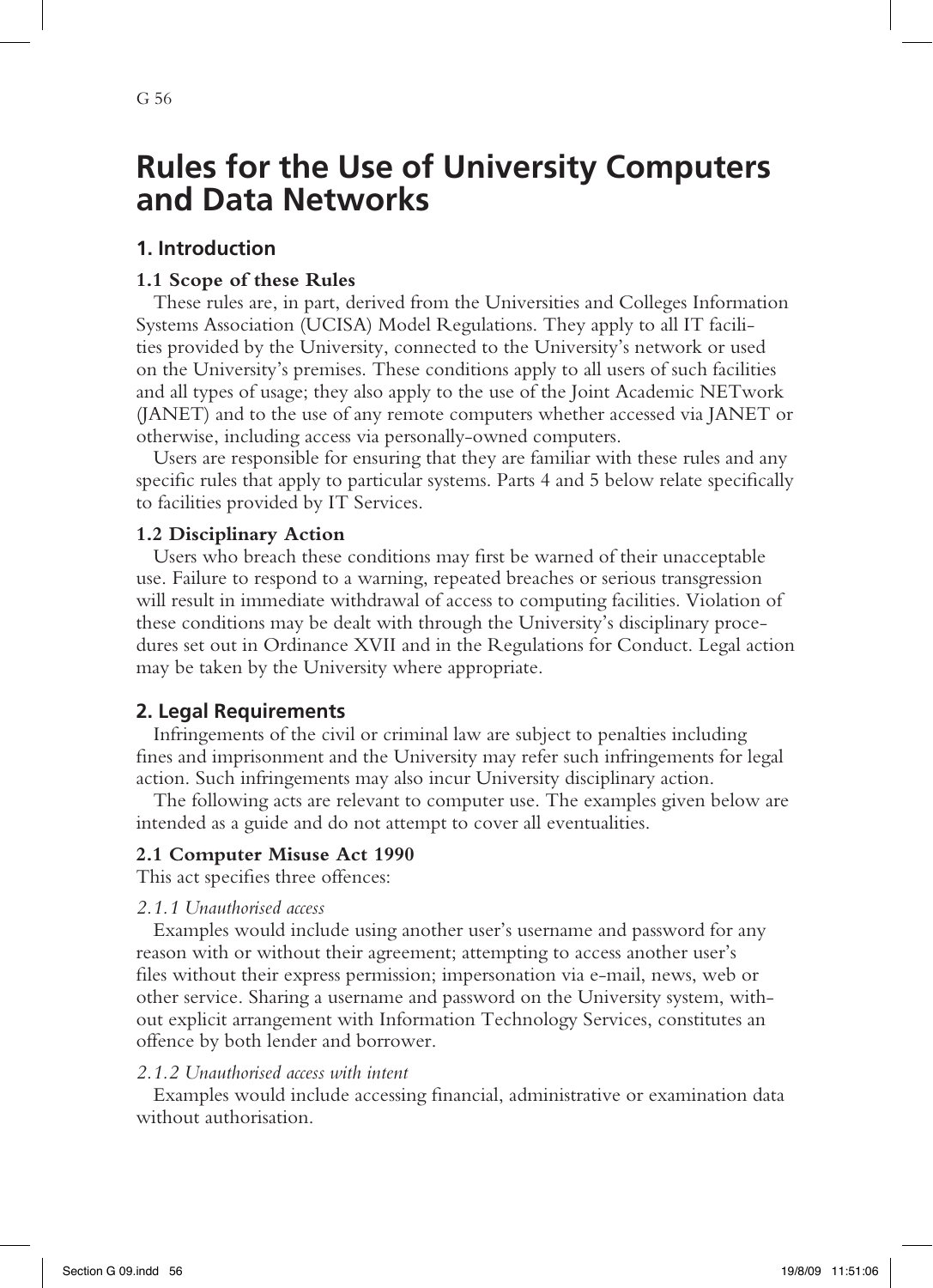#### *2.1.3 Unauthorised modification*

Examples would include destroying another user's files, creation or introduction of a virus, changing examination results or deliberately generating information to cause a system malfunction.

#### **2.2 Copyright, Designs & Patents Act 1988**

All software (including computer programs) accessible via the network and installed locally on University machines is protected by copyright and therefore subject to restrictions on its use. Users must comply with the terms and conditions of software licence agreements and abide by policies for acceptable use.

No unauthorised copying of software is permitted except as where expressly stated within the terms of the licence.

Users must treat as privileged any information not provided or generated by themselves which may become available to them through their use of computing facilities; no part of such information may be copied, modified, disseminated or used without the permission of the appropriate person or body.

Users installing software and information on University equipment (including remote filestore) must ensure licensing requirements are complied with fully.

#### **2.3 Data Protection Act 1998**

#### *2.3.1 Registration*

Users in possession of personal data must comply with the Data Protection Principles of the Data Protection Act 1984 and with any restrictions imposed to ensure adherence to the University's registration under the Act.

Members of staff are responsible for ensuring that holdings of personal data are registered internally with the Data Protection Officer who has the power to require modification or deletion of data in order to ensure compliance with the Act. The University's Data Protection Policy is available from the DPO and may also be accessed from the University's web site at http://www.reading.ac.uk/data\_protection

#### *2.3.2 The Data Protection Principles*

The Data Protection Act (1998) sets out eight Data Protection Principles. In summary these state that personal data shall:

- be obtained and processed fairly and lawfully and shall not be processed unless certain conditions are met;
- be obtained for specified and lawful purposes and shall not be processed in any manner incompatible with those purposes;
- be adequate, relevant and not excessive for those purposes;
- be accurate and kept up to date;
- not be kept for longer than is necessary for those purposes;
- be processed in accordance with the data subject's rights;
- be kept safe from unauthorised access, accidental loss or destruction;
- • not be transferred to a country outside the European Economic Area, unless that country has adequate levels of protection for personal data.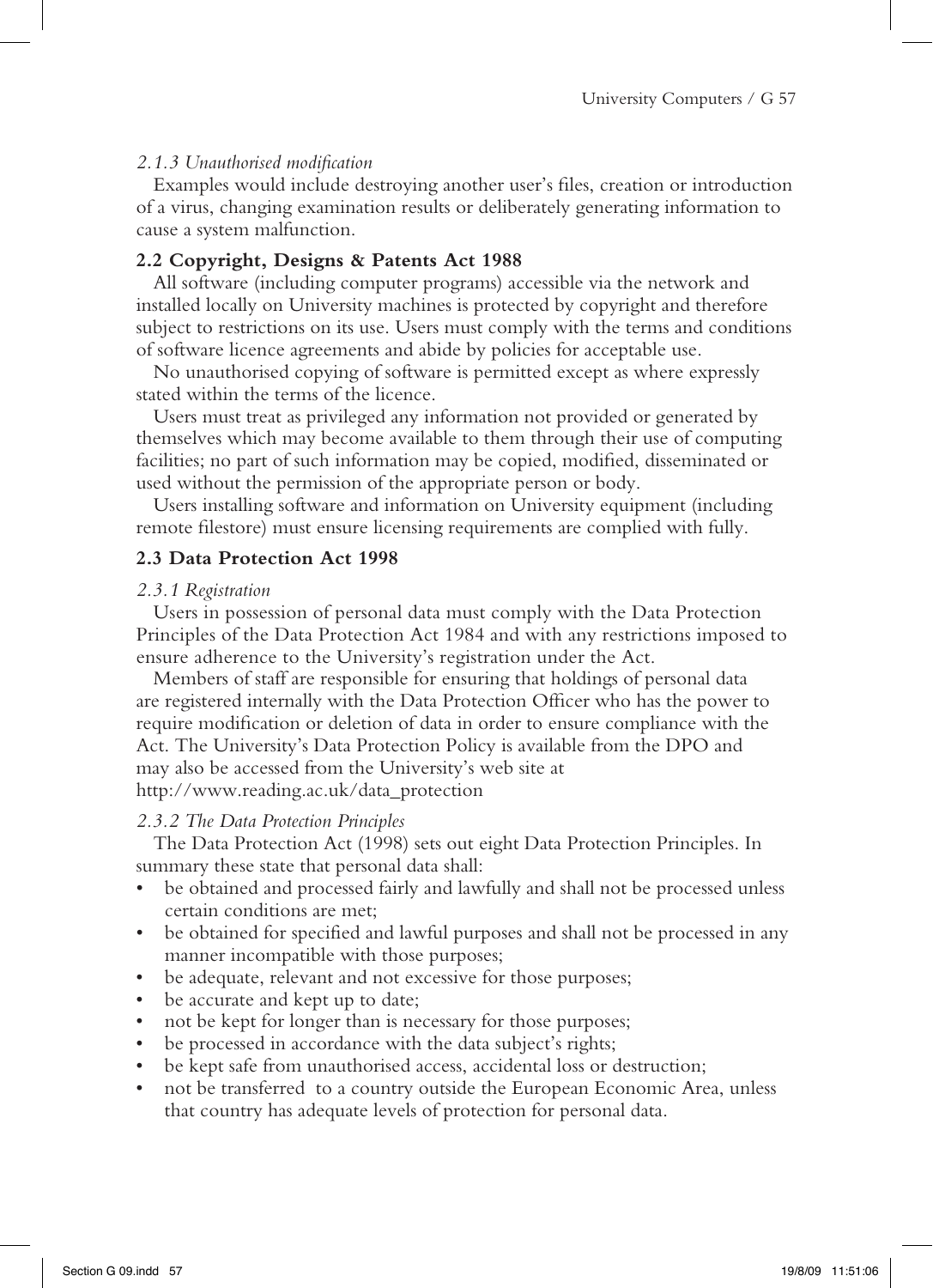#### **2.4 Criminal Justice Act 1994**

This Act amends the Obscene Publications Act 1956, the Protection of Children Act 1978 and the Telecommunications Act 1984 to cover electronic communications as well as those on paper, and outlaws transmission and storage of pornographic or offensive material.

### **2.5 Regulation of Investigatory Powers Act 2001 and Lawful Business Practice Regulations (2002)**

The University's electronic communications systems (including the voice and data networks, email, web servers and Internet connections) automatically and routinely log their usage. The University reserves the right to intercept, monitor and record electronic communications for lawful purposes as specified in the Act and Regulations.

#### **2.6 Legal Responsibility**

The University accepts no responsibility for the malfunctioning of any computing facility or part thereof, whether hardware, software or other nor for any consequential losses.

IT Services will follow recognised codes of practice concerning the archiving of magnetic disk files and the security of magnetic disks, tapes and other media, but cannot take responsibility for the security of an individual's data. Users are responsible for independently maintaining copies of valuable data.

IT Services does not operate a high security system and cannot give any warranty or undertaking about the security or confidentiality of data or other material it processes or that is deposited with it.

Where necessary IT Services reserves the right to compress, archive to tape or other media, or otherwise remove files stored on central filestore by existing or past users. IT Services also reserves the right to access, and where necessary to examine the content, of files held on central filestore, or on private computers connected to the campus network.

### **3. Contractual Responsibilities**

### **3.1 Joint Academic NETwork(JANET) Acceptable Use Policy (JAUP)**

All members of the University are deemed to have agreed to the JAUP. (Appendix A).

### **3.2 Combined Higher Education Software Team (CHEST) Code of Conduct**

All members of the University are deemed to have agreed to the Code of Conduct for the use of Software or Datasets issued by CHEST. (Appendix B).

#### **3.3 User Regulations for the UK e-Science Grid**

Any successful grid registration requires acceptance of the grid user regulations alongside the acceptable use policy of their own organisation. (See www.grid-support.ac.uk for up-to-date information).

### **3.4 Use of other institutions' facilities**

Users may only use any other computing IT facility as permitted by the designated authority.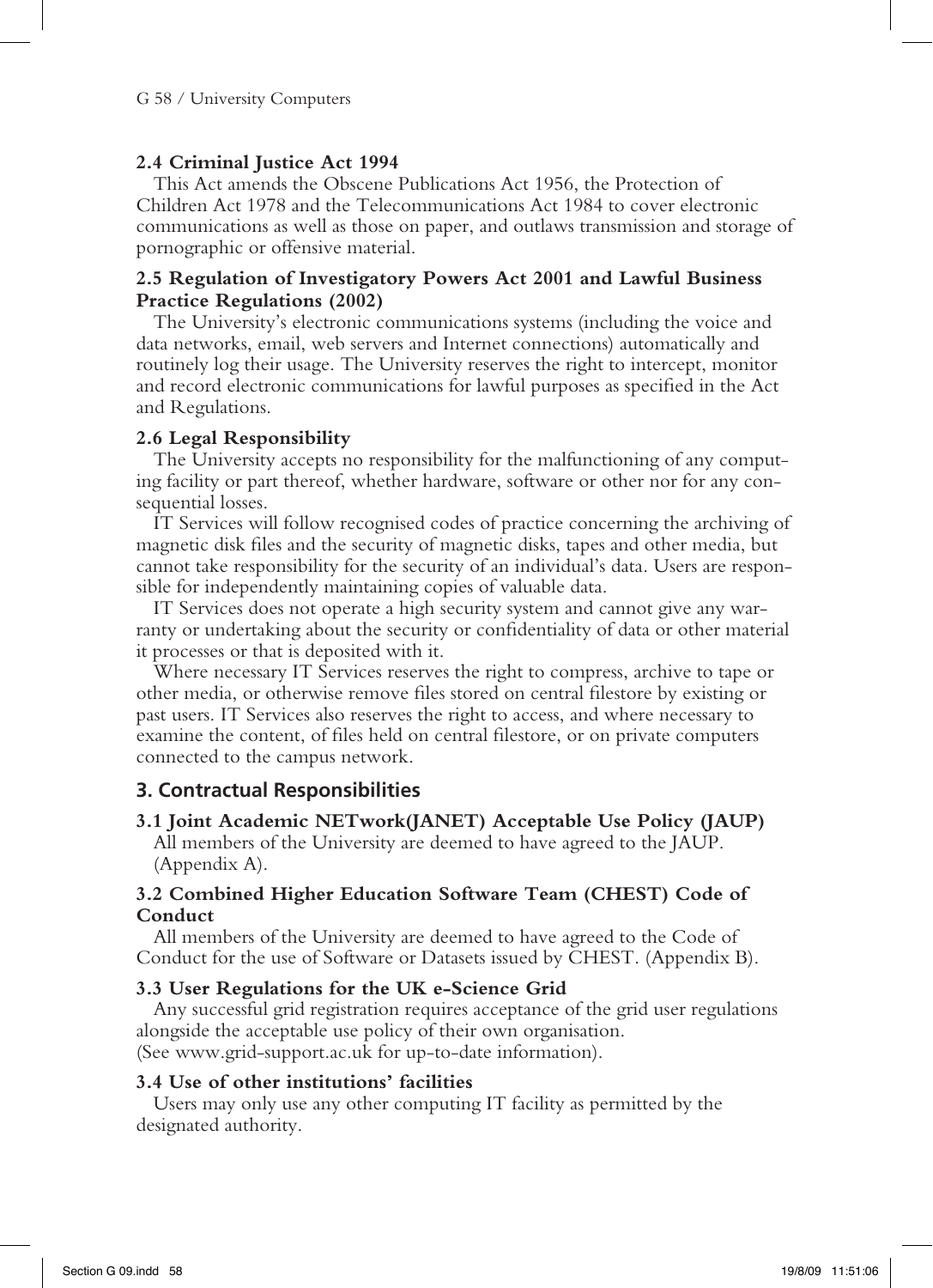### **4. Authorisation to use Information Technology Services facilities**

### **4.1 Registration**

#### *4.1.1 Scope*

No person or persons shall use Information Technology Services facilities without authorisation.

All members and employees of the University shall normally be entitled to such authorisation in pursuance of their customary University work. Others may be permitted authorisation according to circumstances, and this may involve charges for use of facilities.

#### *4.1.2 Means of Registration*

Most students and some categories of staff will be registered on accepting a place or post at the University, and usernames and passwords will be issued upon arrival. Where a member of the University does not receive a username and password, they should apply for registration via IT Services Helpdesk in the Library.

Other applications should be made to the Director of IT Services in the first instance.

#### *4.1.3 De-registration*

IT Services reserves the right to remove user accounts on receipt of instructions from their School or the Student Services Directorate or Human Resources, indicating that the user is no longer a member of the University. All data stored on centrally funded computing facilities is deemed to be the property of the University. IT Services will respond to formal requests from the Head of School or Directorate for retrieval of data stored by past or current members of that School or Directorate.

Members and employees of the University should be aware that their user accounts may need to be accessed by authorised staff following de-registration if such access is in the legitimate interests of the University.

#### *4.1.4 Users' Responsibilities*

Authorised users shall not allow use of their own usernames and passwords by any other persons and they shall not make use of others' usernames and passwords.

The facilities are provided for *bona fide* University purposes; educational, research and administrative uses. For any other use, special rules will apply and clearance must be obtained from the Director of IT Services [acting on behalf of the Information Strategy Committee (ISC)] before any commitments are made to external sponsors. These special rules will cover payments due to the University for the use of its equipment and will protect the University from any claims for damages etc. which may arise from such use.

Any commercial exploitation of programs developed using University computing facilities is covered by the University's rules for the Commercial Exploitation of Intellectual Property.

Registered users are required to inform IT Services upon any change of status (for example from postgraduate to staff membership, or on departure from the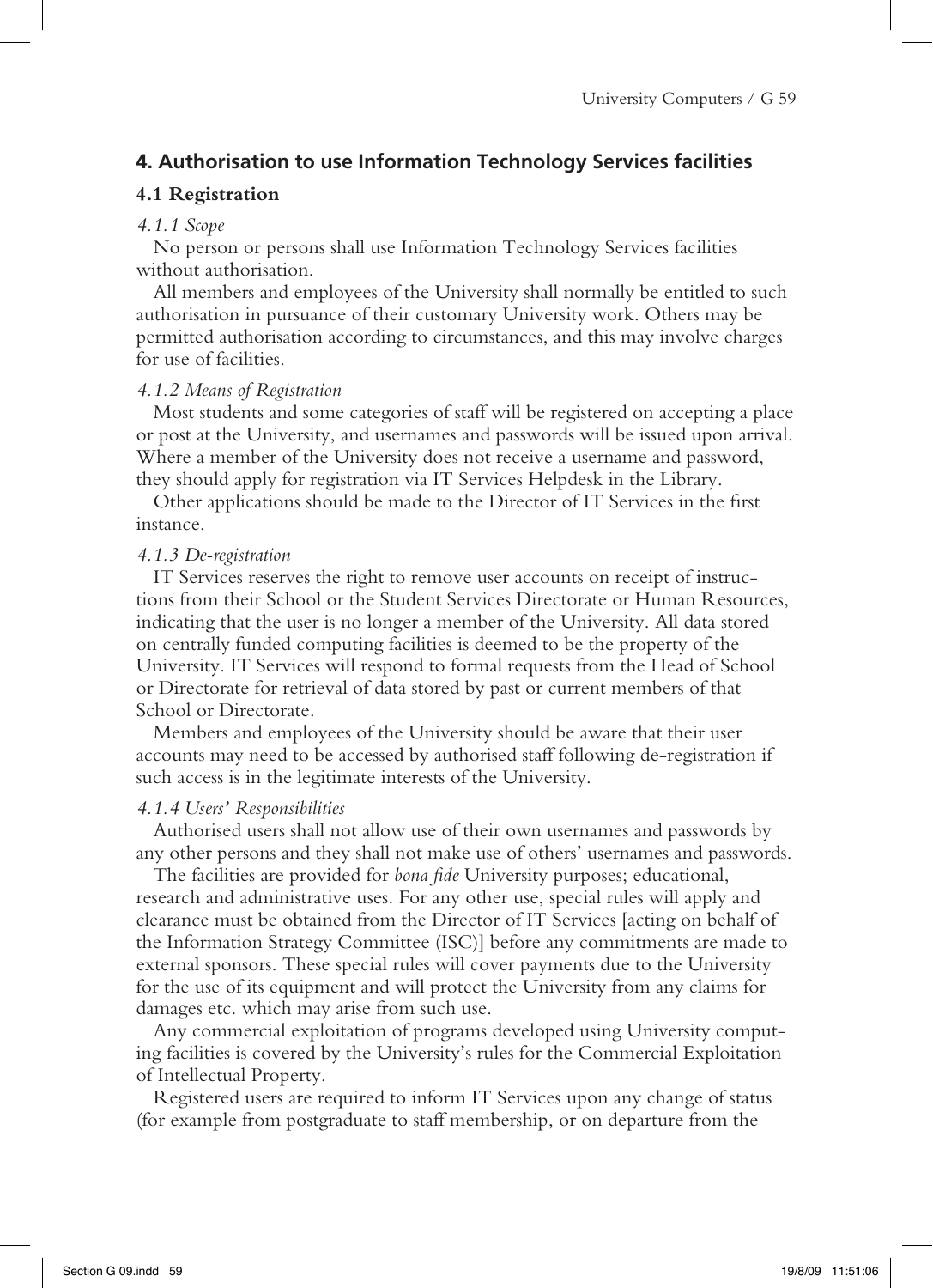University). It is the responsibility of the user (or their School or Directorate) to instruct IT Services when an account or data is required to be maintained following that user's departure.

### **4.2 Charging**

Users of chargeable computing resources (used for example for consultancy or other non-University work) or chargeable services (for example software, installation or printed output) shall pay IT Services upon demand at the rates agreed by the Advisory Group for IT Services.

### **5. Behaviour**

All users of computing facilities are subject to the University Regulations for Conduct, including Sanctions, as listed in the University Calendar. With regard to computing facilities specifically, the following are examples of the consideration users are expected to show:

### **5.1 Use of resources**

Resources are scarce and your usage may be at the expense of another. Resource allocation is made on the understanding that it is only to be used for academic purposes or special purposes for which it was requested. Users need to be responsible about their use of:

- public machines; interactive computer use
- disk storage; processing time
- printers, printing materials and scanners; network bandwidth
- computer staff time; manuals and support materials

Irresponsible use wastes these resources and includes collection, creation, display and circulation of offensive material in any form or on any University equipment. It also includes playing games and abuses of news and electronic mail facilities, such as the sending of chain, junk or bulk e-mail.

### **5.2 Damage and Fault Reports**

University computing facilities are provided for the community and all users need to take reasonable steps to avoid damage or prolonged outage. Installation (or modification of the set-up) of software, or connection of hardware to the campus network (directly or via another device) may only be made with the approval of the Director of IT Services.

Users should leave computers in a clean, usable state and report faulty equipment to IT Services. Users must not smoke, eat or drink in computing rooms, labs or areas.

### **5.3 Health & Safety**

Computer users must obey health and safety regulations and procedures, as listed in the University Safety Guides available on the Health and Safety Services website and those posted locally or explained by IT Services staff.

All display screen equipment (DSE) users must ensure that a suitable and sufficient assessment of their work station has been completed. The workstation must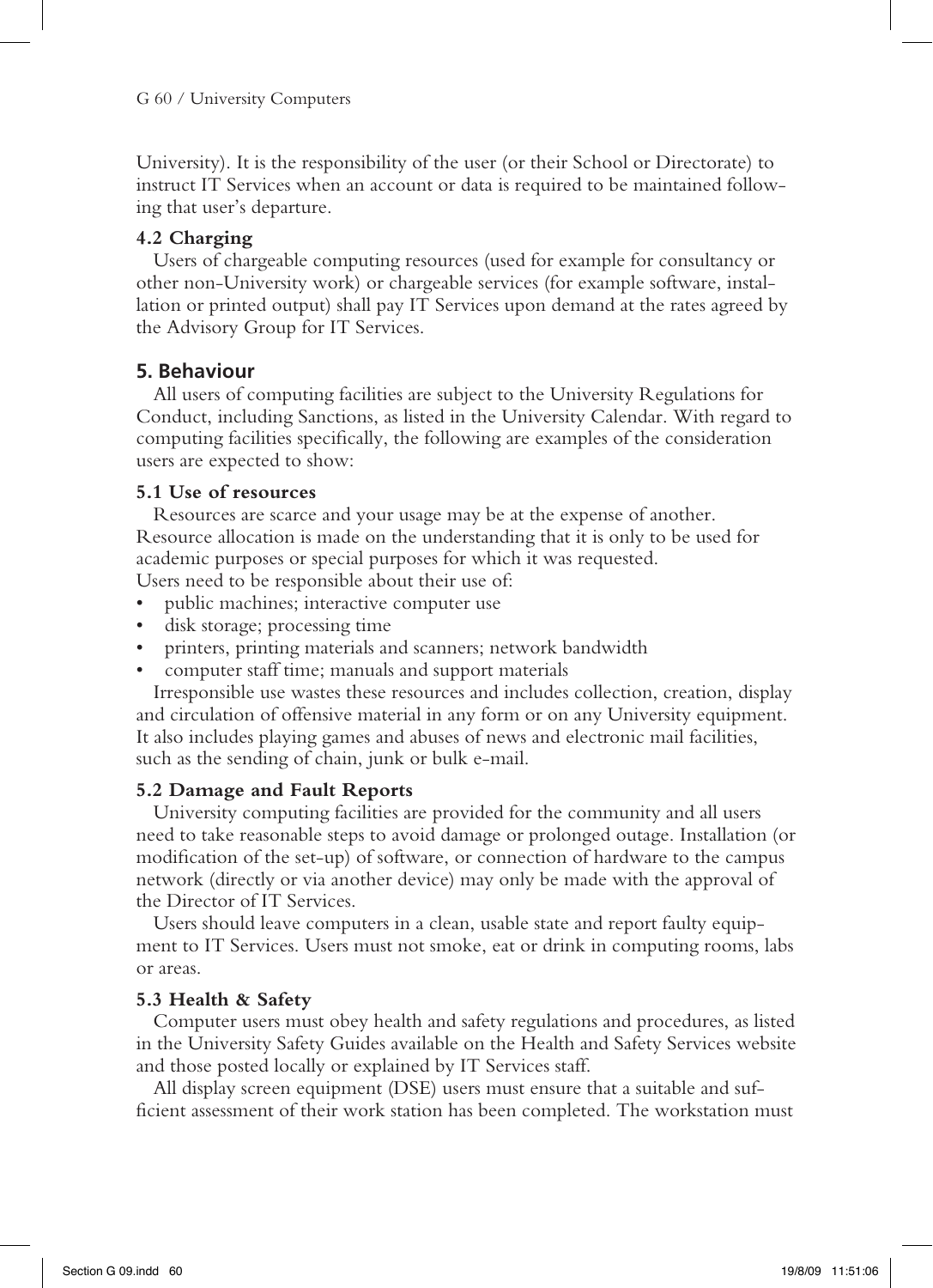be set up in accordance with the Health and Safety (Display Screen Equipment) Regulations 1992 as amended by the Health and Safety (Miscellaneous Amendments) Regulations 2002. Risks associated with poor workstation layout or working practices, such as musculoskeletal injuries, eye strain, fatigue and stress must be reduced through workstation assessment and user training.

Do not disconnect machines, or attempt to repair damage or faults to any machine.

Children and animals are not permitted in any computer area except with the prior permission of the Director.

In short, never act in a manner which could jeopardise your safety or that of others.

#### **5.4 General Consideration**

Users should be considerate of others' legitimate use of computing facilities and the rights of all users to work undisturbed must be respected.

When you leave a machine you have been using (even for a short time), log off properly and ensure it is usable by others. This will protect your work as well as enabling fair use of equipment.

Opening and closing times of IT Services facilities (and associated security arrangements) must be respected.

#### **6. Networked Information Provision**

6.1. Information published in a University Information Server must be provided only by information providers recognised and approved according to the University's Web Information Policy (www.reading.ac.uk/webpolicy). Information providers will normally be representatives of Schools, Directorates, Centres or other groups within the University.

6.2. The University also has a policy regarding e.Information, available from the above website.

6.3. Complaints about content of networked information which does not conform to these policies should be directed in the first instance to webmaster $@$ reading.ac.uk who will examine the pages involved and, if a breach appears to have taken place, will inform the provider and suspend access from the Information Service Menu Pages. In extreme cases or where a personal home page is involved the webmaster will request that IT Services suspend access to the page(s) from both the Information Provider and the wider public. In all cases the matter will be referred to the University's Web Information Steering Group (UWISG) and in extreme cases to the Information Strategy Committee (ISC). Additionally action may be taken under paragraph 1.2 of these Rules.

### **Appendix A**

#### **JANET Acceptable Use Policy**

Trademarks: 'JANET' and JANET(UK)' are trademarks of the Higher Education Funding Councils for England, Scotland and Wales, which have granted the JNT Association the right to use the marks.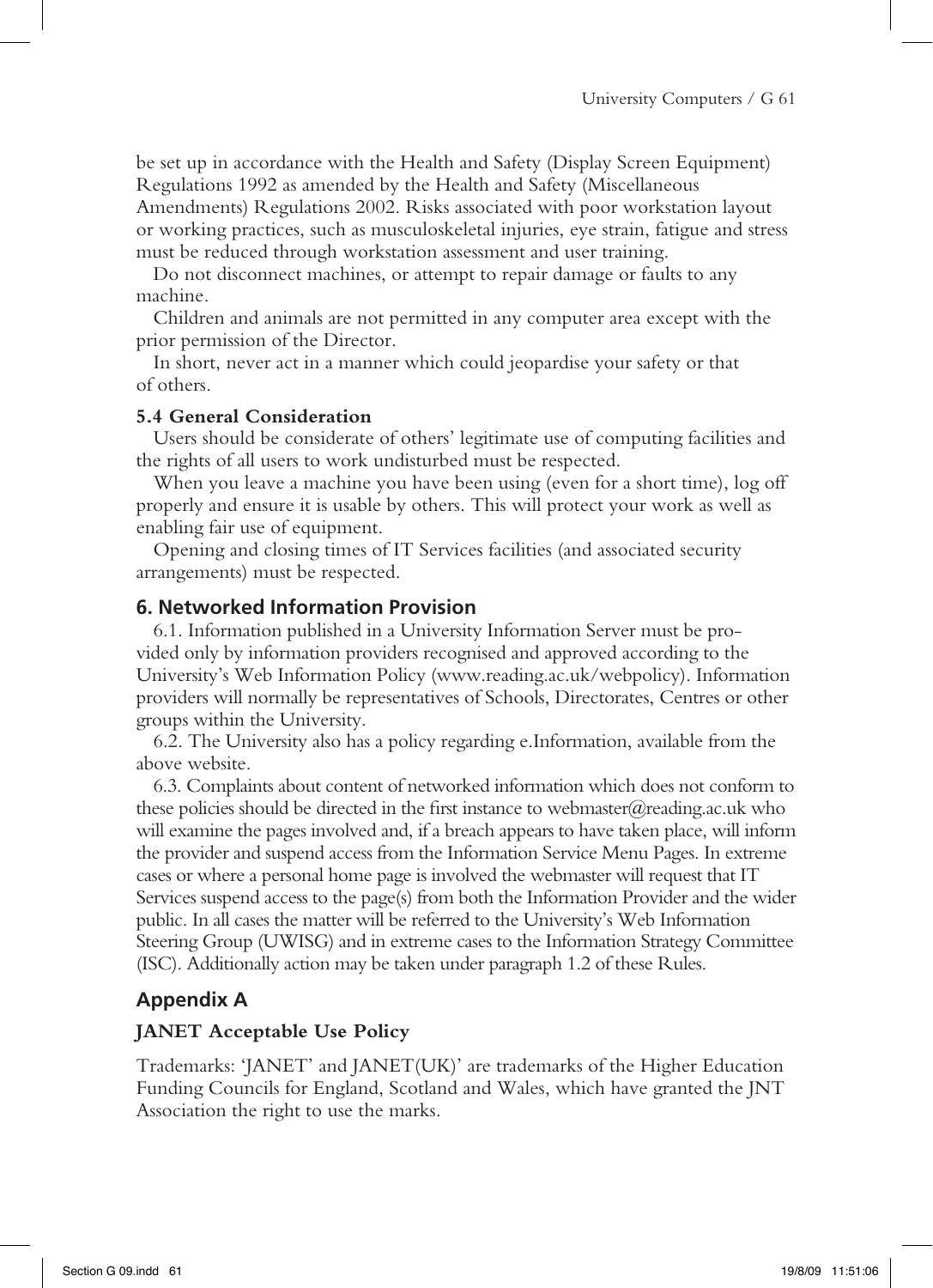Disclaimer: Neither the Higher Education Funding Council for England nor the JNT Association can accept any liability for any loss or damage resulting from the use of the material contained herein. The information is believed to be correct but no liability can be accepted for any inaccuracies.

Availability: Further copies of this document may be obtained from the JANET Service Desk, JANET(UK), Lumen House, Library Avenue, Harwell Science and Innovation Campus, Didcot, Oxfordshire, OX11 0SG.

Copyright © The Higher Education Funding Council for England, 1995–2007

#### **Background and Definitions**

1. 'JANET' is the name given both to an electronic communications network and a collection of electronic communications networking services and facilities that support the requirements of the UK higher and further education and research community. JANET is managed by JANET (UK) on behalf of the Joint Information Systems Committee (JISC) and is not for public use.

2. The Higher Education Funding Council for England, the Scottish Funding Council, the Higher Education Funding Council for Wales, the Department for Education, Culture and the Welsh Language and the Department of Employment and Learning Northern Ireland HE and FE branches are responsible jointly for the provision of JANET. They exercise this responsibility through their Joint Information Systems Committee (the JISC) and any dispute over the interpretation of this Policy will be resolved by the JISC.

3. JANET(UK) is the trading name of the company contracted by the JISC, acting in the name of the Higher Education Funding Council for England, for the provision of the JANET service. This includes the day-to-day management of this Policy.

4. This Policy applies in the first instance to any organisation authorised to use JANET (a 'User Organisation'). It is the responsibility of User Organisations to ensure that members of their own user communities use JANET services in an acceptable manner and in accordance with current legislation.

5. It is therefore recommended that each User Organisation establishes its own statement of acceptable use within the context of the services provided to its users, and in a form that is compatible with the conditions expressed in this Policy. Such a statement may refer to, or include, this document. If material from this document is included, this must be done in such a way as to ensure that there is no misrepresentation of the intent of this Policy. JANET(UK) can advise on this aspect as and where necessary.

6. JANET is maintained to support teaching, learning and research. The connection of any organisation to JANET is governed by the JANET Connection Policy maintained by the JISC. JANET is not a public network.

#### **Acceptable Use**

7. A User Organisation may use JANET for the purpose of interworking with other User Organisations, and with organisations attached to networks which are reachable via interworking agreements operated by JANET(UK). All use of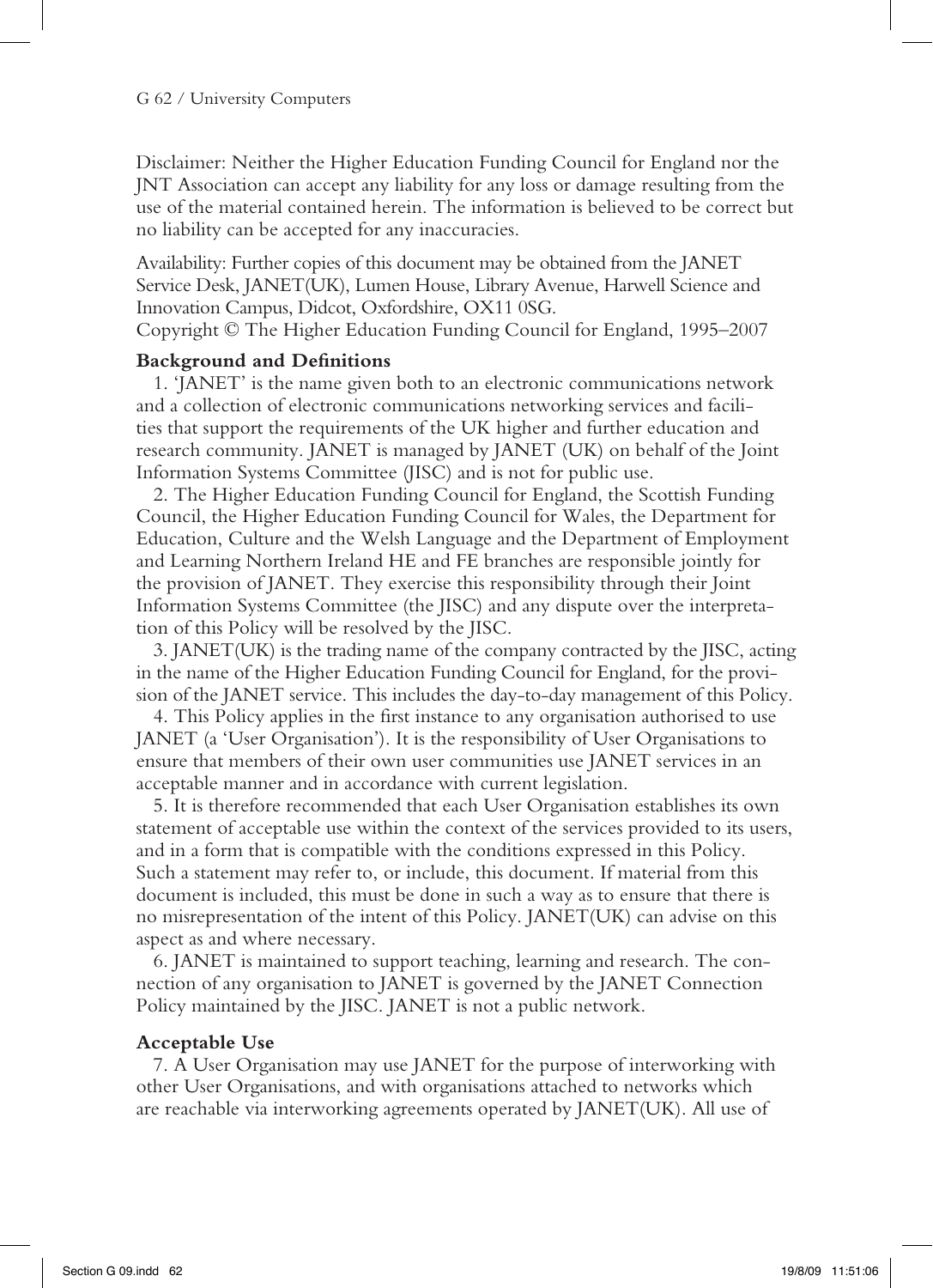JANET is subject to payment of the appropriate charges in force during the period of service. Any provision of service must be authorised in advance.

8. Subject to the following paragraphs, JANET may be used for any legal activity that is in furtherance of the aims and policies of the User Organisation.

#### **Unacceptable Use**

9. JANET may not be used for any of the following:

9.1. the creation or transmission (other than for properly supervised and lawful research purposes) of any offensive, obscene or indecent images, data or other material, or any data capable of being resolved into obscene or indecent images or material;

9.2. the creation or transmission of material which is designed or likely to cause annoyance, inconvenience or needless anxiety;

9.3. the creation or transmission of defamatory material;

9.4. the transmission of material such that this infringes the copyright of another person;

9.5. the transmission of unsolicited commercial or advertising material either to other User Organisations, or to organisations connected to other networks, save where that material is embedded within, or is otherwise part of, a service to which the member of the User Organisation has chosen to subscribe;

9.6. deliberate unauthorised access to facilities or services accessible via JANET;

9.7. deliberate activities with any of the following characteristics:

 wasting staff effort or networked resources, including time on end systems accessible via JANET and the effort of staff involved in the support of those systems;

corrupting or destroying other users' data;

violating the privacy of other users;

disrupting the work of other users;

 using JANET in a way that denies service to other users (for example, deliberate or reckless overloading of access links or of switching equipment); continuing to use an item of networking software or hardware after

JANET(UK) has requested that use cease because it is causing disruption to the correct functioning of JANET;

 other misuse of JANET or networked resources, such as the introduction of 'viruses'.

10. Where JANET is being used to access another network, any abuse of the acceptable use policy of that network will be regarded as unacceptable use of JANET. Any breach of industry good practice (as represented by the *standards of the London Internet Exchange*), or of the Acceptable Use Policies of other networks, that is likely to damage the reputation of the JANET network may be regarded as a breach of this AUP.

### **Passing on and Resale of JANET Service**

11. It is not permitted to provide access to JANET for third parties without the prior agreement of JANET(UK), with the exceptions in the following sub-paragraphs.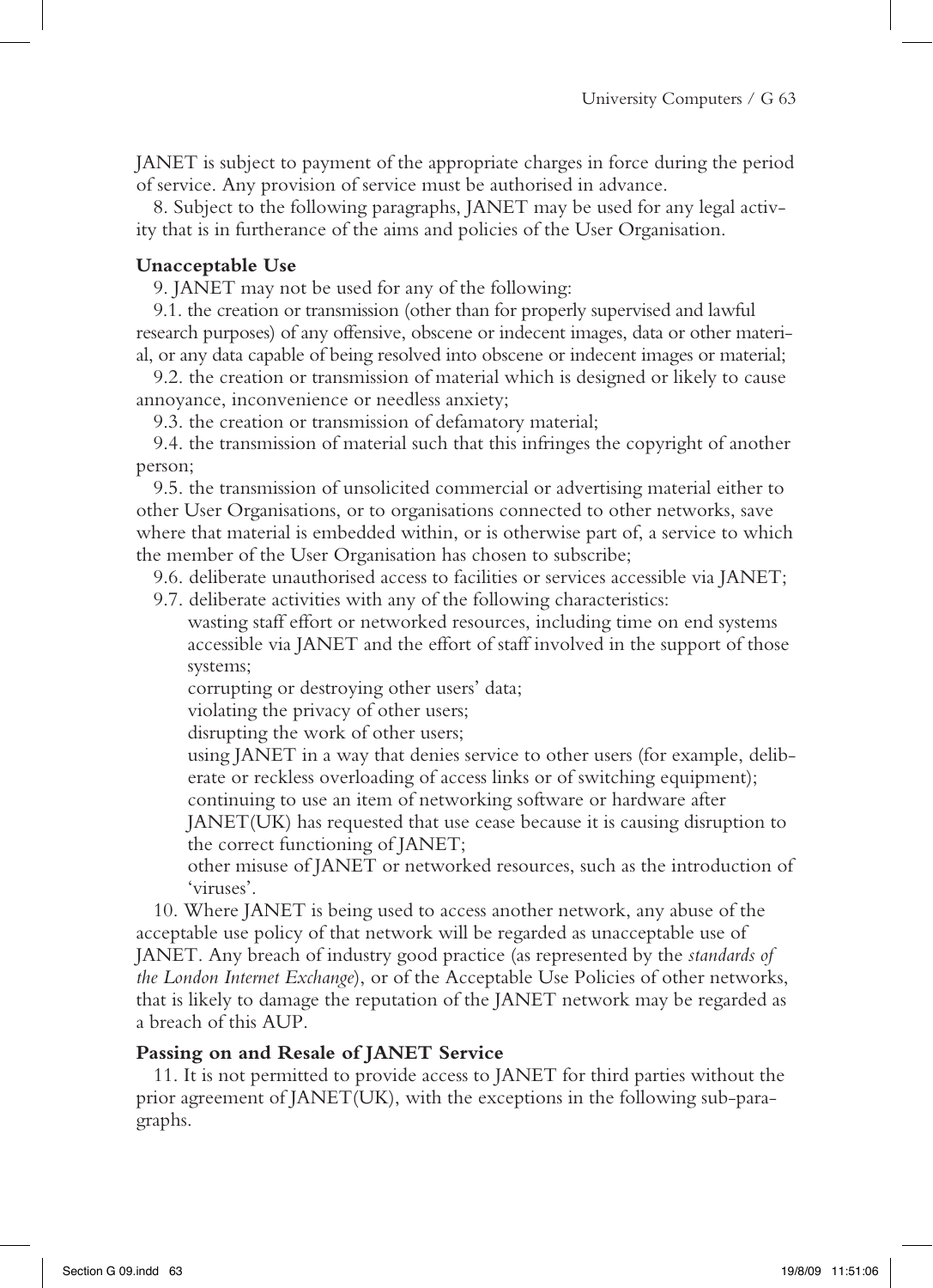11.1. The JISC has resale schemes whereby certain types of User Organisation may sell on JANET services under defined circumstances. Details may be obtained from JANET(UK).

11.2. It is acceptable for a User Organisation connected to JANET to extend access to others on a limited basis, provided no charge is made for such access. For example, it is acceptable that a visitor to the Organisation be permitted to gain access to JANET for the purpose of maintaining contact with his or her home organisation. It is intended that such use be regulated by the User Organisation in the same manner as it would regulate occasional use by third parties of its other facilities, such as its telephone and IT support systems.

12. A third party, where an individual, means someone who is not acting as a member of the User Organisation. Where it applies to a separate organisation, this is defined to be any organisation that is in law a separate entity to the User Organisation.

#### **Compliance**

13. It is the responsibility of the User Organisation to take all reasonable steps to ensure compliance with the conditions set out in this Policy document, and to ensure that unacceptable use of JANET does not occur. The discharge of this responsibility must include informing those at the Organisation with access to JANET of their obligations in this respect.

14. Where necessary, service may be withdrawn from the User Organisation. This may take one of two forms.

14.1. An indefinite withdrawal of service, should a violation of these conditions persist after appropriate warnings have been given by JANET(UK). Such a withdrawal of service would only be made on the authority of the JISC. Restoration would be made only when the JISC was satisfied that the appropriate steps had been taken at the Organisation involved to ensure acceptable behaviour in future.

14.2. A suspension of service, should a violation of these conditions cause serious degradation of the service to other users of JANET. Such a suspension would be made on the judgement of JANET(UK), and service would be restored when the cause of the degradation of service to others had been removed.

15. Where violation of these conditions is illegal or unlawful, or results in loss or damage to JANET(UK) or JANET resources or the resources of third parties accessible via JANET, the matter may be referred for legal action.

16. It is preferable for misuse to be prevented by a combination of responsible attitudes to the use of JANET resources on the part of users and appropriate disciplinary measures taken by their Organisations.

### **Appendix B**

#### **Code of conduct for the use of software or datasets**

The following text is a transcription of the CHEST Code of Conduct for the Use of Computer Software or Datasets. The Code was originally created with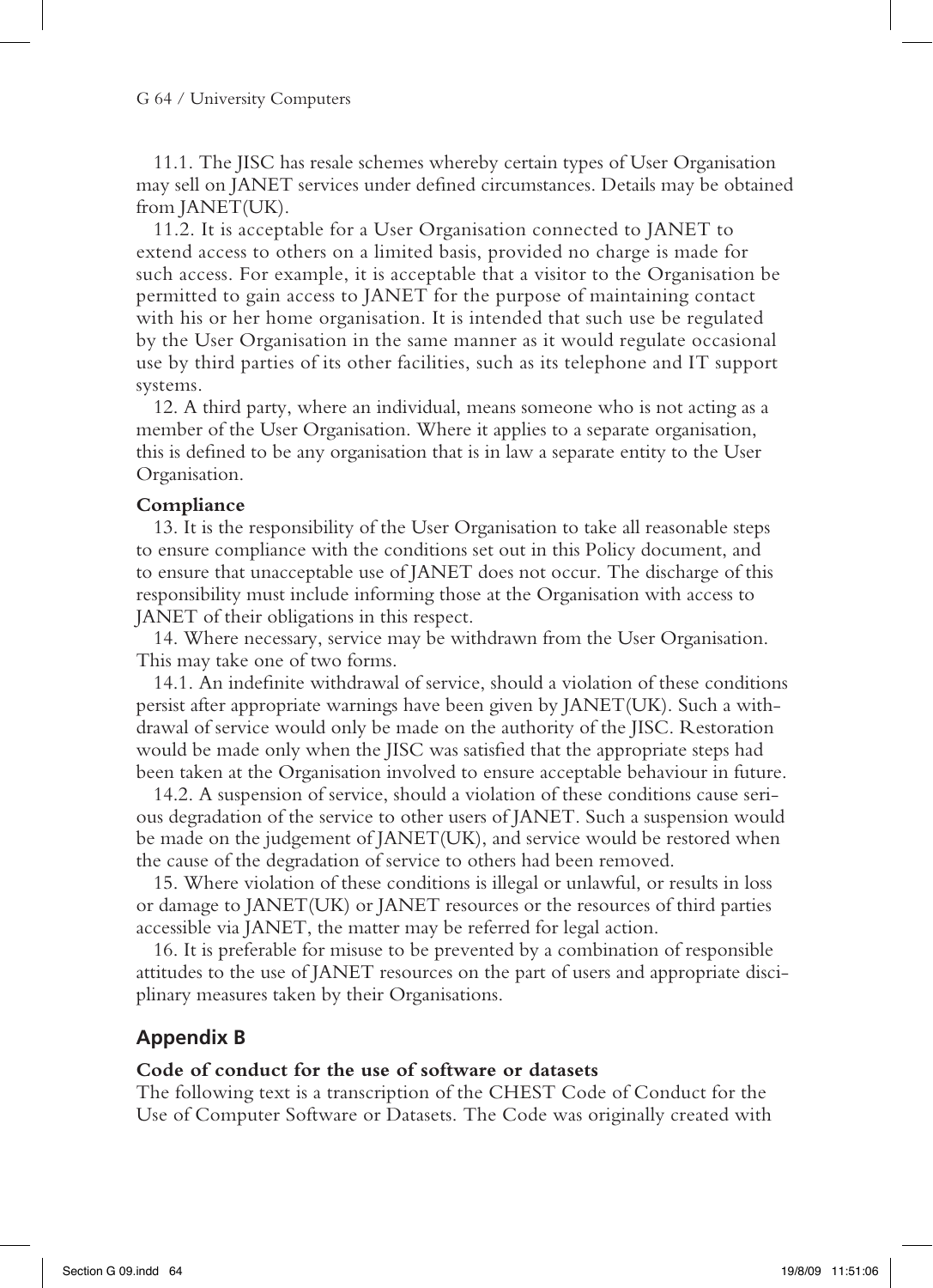reference to the use of software in Higher Education and Research Council Establishments, but is also applicable when Further Education institutions partake in CHEST Education Offers. The Code has been incorporated into the licence of all centrally-funded Eduserv Chest agreements. Many Higher Education establishments have in fact already amalgamated the Code into their regulations.

This Code of Conduct should be observed by all users of software and/or computer readable datasets, hereafter referred to as 'Product', that has been issued or made available to them by the 'Institution'. This Code does not constitute a licence and, in all cases, users of Product should acquaint themselves with the provisions of the relevant licence when they obtain a copy and before putting the same to use.

The Code of Conduct is in three parts:

- *(a)* The Code
- *(b)* Definition of Educational Use
- *(c)* Copyright Acknowledgement

### **The Code**

Unless advised to the contrary it is to be assumed that Product is subject to Copyright Law and is provided for Educational Use, see 'Definition of Educational Use'.

The Institution will maintain a record, or require any Department which is in receipt of Product to maintain such a record, of each Product that is available for use in the Institution or, in the case of devolved responsibility, within the Department. In either case the record shall contain details of the licensing arrangements for each Product together with the names of any persons to whom a copy has been issued.

All employees and students of the Institution will be informed of this Code of Conduct and all users of Product will be advised of the conditions under which it may be used and will sign that they have been so advised. In the event that users, who are neither employees or students of the Institution, are authorised access to Product they will be similarly advised and shall be required to sign that they have been so advised and will further sign that they will abide by the Code before being given access to Product. The responsibility for ensuring that such users are so informed may be devolved to the 'home' Institution by prior agreement between the Institutions.

All employees and students of the Institution will be issued with a copy of the Copyright Acknowledgement.

The Institution will organise arrangements for back-up, copying and distribution of Product and Documentation subject to the conditions of the licence. Users shall not copy or distribute copies of the software unless permitted to do so under the terms of the licence.

Where it is a condition of supply of Product the Institution will organise a single point of contact for dealing with queries and support of Product. It is recommend-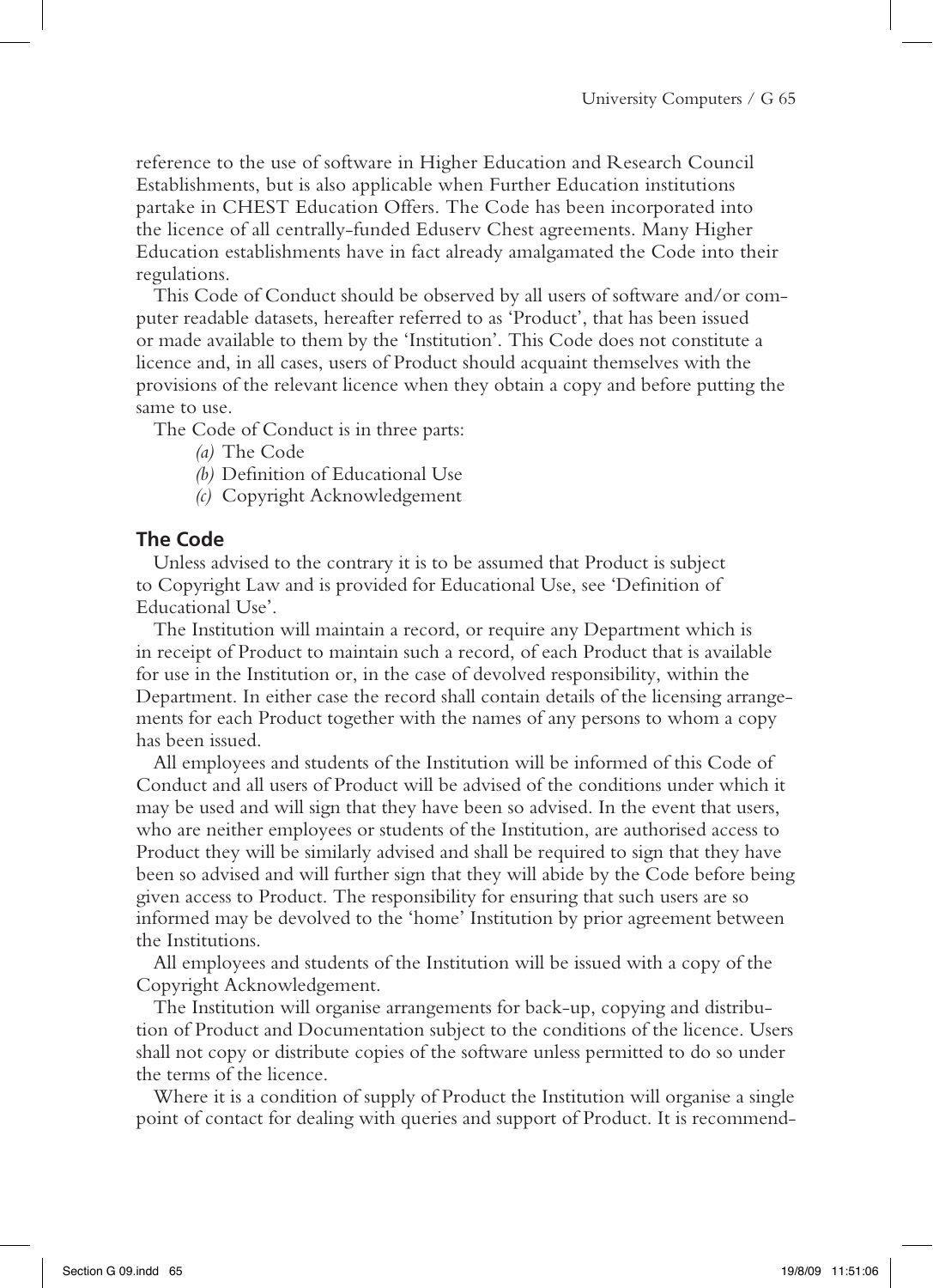#### G 66 / University Computers

ed that, unless special conditions pertain, this point of contact should be within the Computer Centre.

In the event of termination of the licence for a Product, the Institution will instruct the single point of contact to call in all copies of Product and, where appropriate, make arrangements for the safeguarding of the authorised archival copy.

The Institution shall not permit users to reverse engineer or decompile Products unless permitted so to do under the terms of the Copyright, Designs and Patents Act 1988 and associated Statutory Instruments, or under the terms of the licence.

The Institution will use its best endeavours to apply, administer and ensure compliance with this Code of Conduct.

#### **Definition of Educational Use**

*Note 1* The following are the ground rules and any variation should be a matter for discussion either centrally, by the body negotiating the licence terms, or, where there is no community-wide negotiation, by an Institution BEFORE the form of licence is signed.

*Note 2* The following is a full quotation from the 'General Licence Conditions' which apply in Eduserve Chest centrally negotiated agreements and in the recommended 'Form of Licence' for non-centrally negotiated offers.

Product may be used by any employee, student, or other persons authorised by the Licensee for the purposes of the normal business of the Licensee's organisation, whether or not they are located on the Licensee's premises. Such use of Product includes the following:

- *(a)* Teaching
- *(b)* Research
- *(c)* Personal educational development
- *(d)* Administration and management of the business of the Licensee's organisation.
- *(e)* Development work associated with any of the above.

### **General Exclusions:**

- *(i)* Consultancy or services leading to commercial exploitation of Product
- *(ii)* Work of significant benefit to the employer of students on industrial placement or part-time courses paid for by the student's employer.

In (i) and (ii) above the Licensor may allow such use in return for acknowledgement of use of Product and/or for an agreed fee.

Note 'Commercial Exploitation' in the context of this Code is the use of Product for monetary gain either by the Institution or an individual. Where Product is so used this must be a matter for discussion between the Supplier and the Licensee.

No persons shall be excluded from use of Product for reasons of nationality or citizenship.

All persons who are provided by the licensee with copies of Product must have signed a declaration incorporating the Copyright Acknowledgement.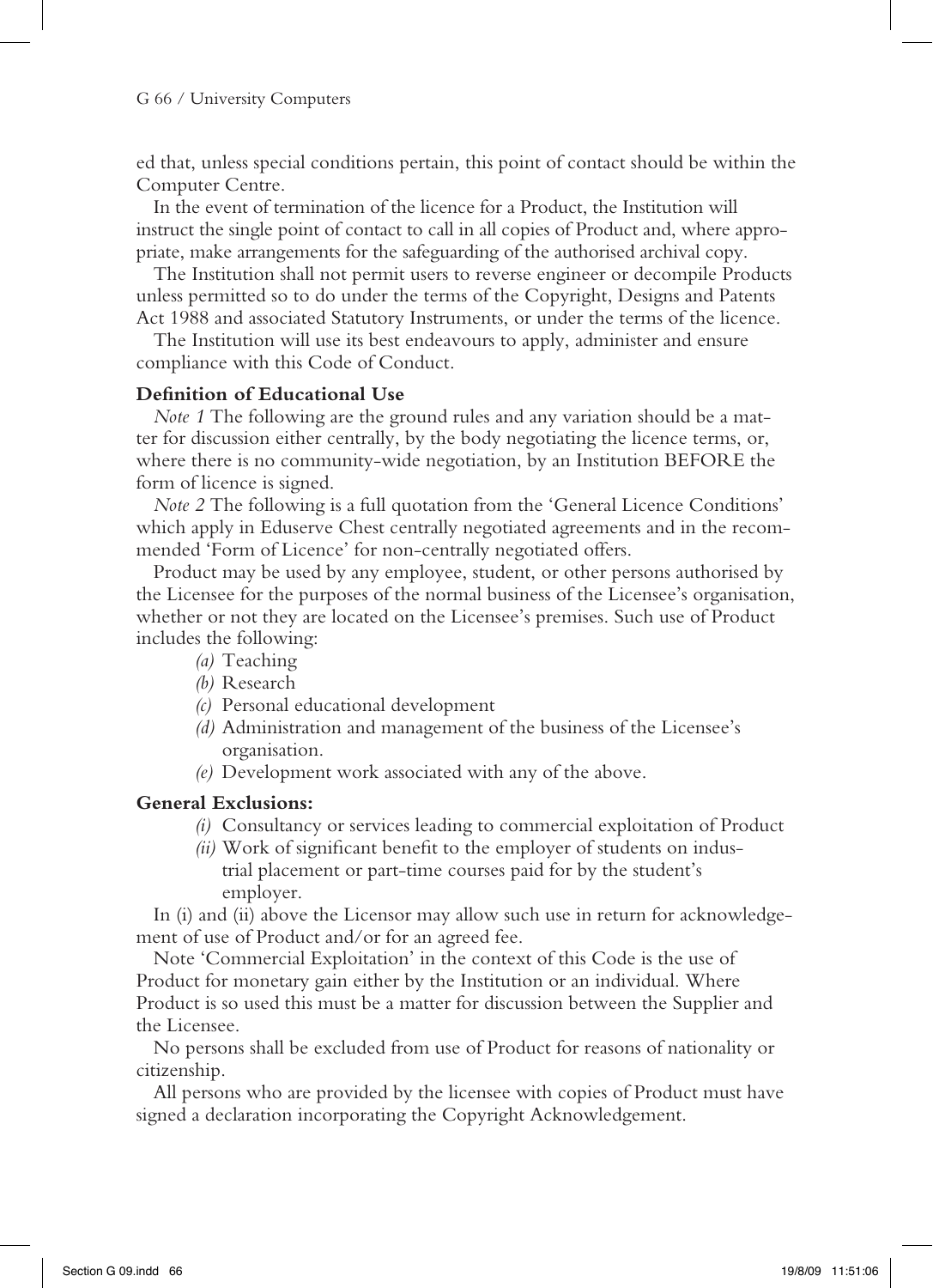### **Copyright Acknowledgement**

I agree that my usage of any Software or Computer Readable Datasets or Courseware or other similar material, hereafter referred to as 'the Product', issued or otherwise made available to me by a School or Department of an Institution is subject to the following conditions:

1. I will ensure that all the requirements of the agreements or contracts and licences under which Product is held by the Institution will be maintained. (Copies of the relevant agreements or contracts may be seen by application to the School or Department which made Product available.)

2. I will adhere to the regulations governing the use of any service involved in the provision of access to the product whether these services are controlled by my own institution or by some other organisation.

3. I will not remove or alter the Copyright Statement on any copies of Product used by me.

4. I will ensure the Security and Confidentiality of any copy released to me, and will not make any further copies from it or knowingly permit others to do so, unless permitted to do so under the relevant licence.

5. I will use Product only for purposes defined, and only on computer systems covered, by the agreement, contract or licence.

6. I will only incorporate the Product, or part thereof, in any work, program or article produced by me, where this is permitted by the licence or by 'Fair Dealing'.

7. I will only incorporate some part or version of the Product in any work produced by me with the express permission of the Licensor or unless this is permitted under the Agreement.

8. I will not reverse engineer or decompile the software products or attempt to do so unless this is explicitly permitted within the terms of the Agreement for the use of the Product.

9. I will return or destroy all copies of the Product at the end of the course/ year/period of employment or when requested to do so.

# **Appendix C**

### **Guidelines for the ongoing maintenance of School external facing websites**

All external facing School websites have been produced by Communications and handed over for local maintenance by relevant Schools and Directorates.

One of the main goals of this project was to produce a standardised approach to University School and Directorate websites, bringing our end users a consistent experience to their journey through the University website. To this end, a standardised approach and information architecture framework was agreed with Heads of School was and implemented through the course of the School website rebranding project.

In order to ensure the standardised approach and consistency of experience is maintained, we ask that School and Directorate web information providers follow the guidelines below: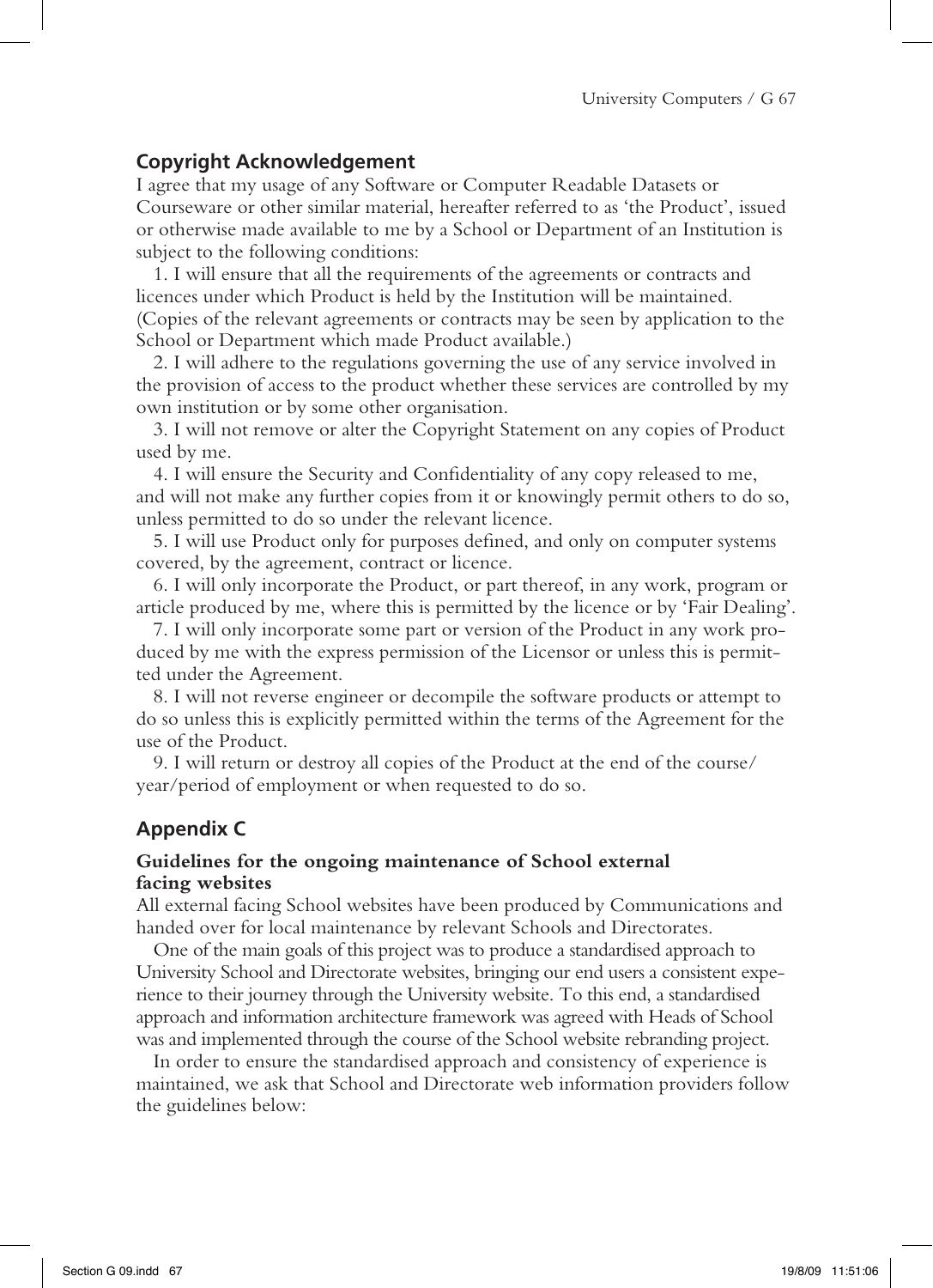### **Please consult the Communications Office before you:**

1. Alter your homepage

2. Alter the image on the homepage of each area (i.e. the entrance page for 'about us', 'undergraduate', 'postgraduate' etc)

3. Alter your navigation

4. Add or remove pages

You can contact Communications at webmaster@reading.ac.uk .

### **Please ensure that:**

1. All content on your external website must be external facing information appropriate for your target audience

2. Content does not infringe copyright; all sources must be correctly acknowledged and any third party content must be cleared with the rights holder prior to use.

3. Where appropriate, that any documents available for download are branded

4. For accessibility purposes any documents uploaded should be available in PDF format. The link should display the filesize and format eg: "Postgraduate prospectus (PDF-50KB)".

5. Any images adhere to the guidelines available on the Branding website (https://www.reading.ac.uk/closed/branding/brand-images.asp), especially for consent of use, resizing and compression of images

6. Please ensure any changes made locally are previewed before they are published

### **Further information:**

- If you have any queries about these guidelines, please contact the Web Marketing Manager on webmanager@reading.ac.uk .
- If you have any about the ongoing maintenance of your website, please email ITS-Help.
- Training and drop in sessions for the Content Management System can be booked via the CSTD website: http://www.reading.ac.uk/cstd/
- Further information about branding can be found on the Branding website: www.reading.ac.uk/branding

# **Appendix D**

### **Web 2.0 Code of Conduct governing the use of Web 2.0 technologies by students at the University of Reading**

*What we will do for you:*

- Provide Web 2.0 tools
- Promote the use of Web 2.0 amongst staff in order to better facilitate student learning and communication
- • Communicate with you via email (the official channel), however, we will also use web 2.0 technologies where appropriate to better spread these messages
- Provide the IT infrastructure so that you can access appropriate technologies